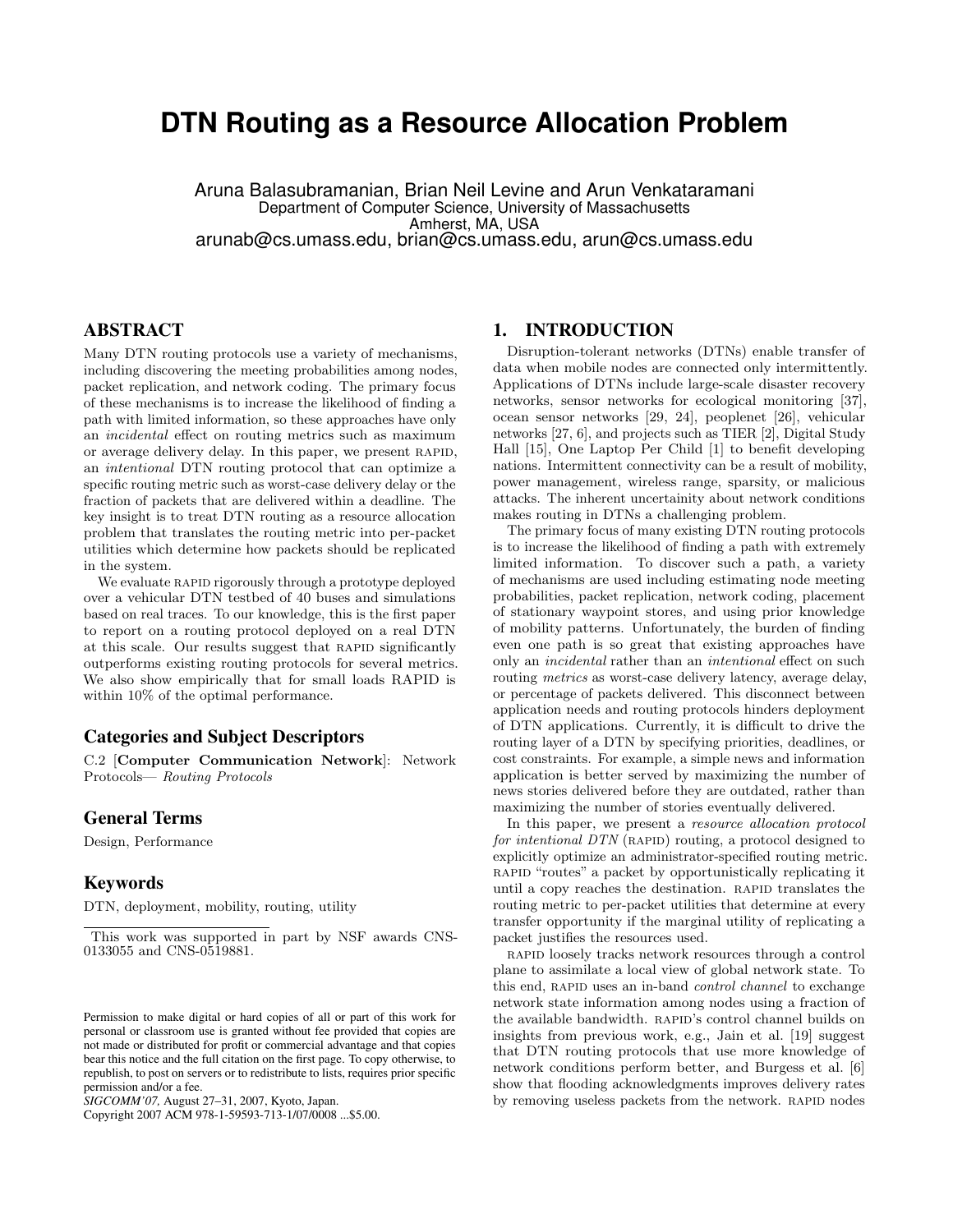use the control channel to exchange additional metadata that includes the number and location of replicas of a packet and the average size of past transfers. Even though this information is delayed and inaccurate, the mechanisms in RAPID's control plane combined with its utility-driven replication algorithms significantly improve routing performance compared to existing approaches.

We have built and deployed RAPID on a vehicular DTN testbed, DieselNet [6], that consists of 40 buses covering a 150 square-mile area around Amherst, MA. The buses intermittently connect to each other and each bus carries 802.11b radios and a moderately resourceful computer. We collected 58 days of performance traces of the rapid deployment. To our knowledge, this is the first paper to report on a DTN routing protocol deployed at this scale. Similar testbeds have deployed only flooding as a method of packet propagation [37]. We also conduct a simulation-based evaluation using real traces to stress-test and compare various protocols. To ensure a fair comparison to other DTN protocols (that we did not deploy), we collected traces of the bus-to-bus meeting duration and bandwidth during the 58 days. We then constructed a trace-driven simulation of RAPID and we show that the simulator provides performance results that are are within 1% of the real measurements with 95% confidence. We use this simulator to compare RAPID to four existing routing protocols [23, 32, 6] and random routing. We also compare the protocols using synthetic mobility models.

To show the generality of RAPID, we evaluate three separate routing metrics: minimizing average delay, minimizing worst-case delay, and maximizing the number of packets delivered before a deadline. Our experiments using tracedriven and synthetic mobility scenarios show that RAPID significantly outperforms four other routing protocols. For example, in trace-driven experiments under moderate-tohigh loads, RAPID outperforms the second-best protocol by about 20% for all three metrics, while also delivering 15% more packets for the first two metrics, i.e., RAPID delivers more packets better. With a priori mobility information and moderate-to-high loads, RAPID outperforms random replication by about 50% for all metrics while delivering 40% more packets. We also compare RAPID to an optimal protocol and show empirically that RAPID performs within  $10\%$  of optimal for low loads. All experiments include the cost of RAPID's control channel.

In summary, our primary contribution is to demonstrate the feasibility of an intentional routing approach for DTNs. To this end, we present

- A utlity-driven DTN routing protocol, RAPID, instantiated with three different routing metrics: minimizing average delay, minimzing maximum delay, and minimizing the number of packets that miss a deadline (Sections 3 and 4).
- Deployment and evaluation of RAPID on a vehicular testbed to show performance in real scenarios, and to validate our trace-driven simulator (Section 5).
- Comprehensive experiments using a 58-day trace that show that RAPID not only outperforms four other protocols for each routing metric, but also consistently delivers a larger fraction of packets (Section 6).
- Hardness results to substantiate RAPID's heuristic approach, which prove that online algorithms without complete future knowledge and with unlimited computational power, or computationally limited algorithms

with complete future knowledge can be arbitrarily far from optimal (Section 3 and appendix).

# 2. RELATED WORK

#### *Replication vs. Forwarding.*

We classify related existing DTN routing protocols as those that replicate packets and those that forward only a single copy. Epidemic routing protocols replicate packets at transfer opportunities hoping to find a path to a destination. However, naive flooding wastes resources and can severely degrade performance. Proposed protocols attempt to limit replication or otherwise clear useless packets in various ways: (i) using historic meeting information  $[12, 7, 6, 23]$ ; (ii) removing useless packets using acknowledgments of delivered data [6]; (iii) using probabilistic mobility information to infer delivery [31]; (iv) replicating packets with a small probability [36]; (v) using network coding [35] and coding with redundancy [18]; and (vi) bounding the number of replicas of a packet [32, 31, 25].

In contrast, forwarding routing protocols maintain at most one copy of a packet in the network [19, 20, 34]. Jain et al. [19] propose a forwarding algorithm to minimize the average delay of packet delivery using oracles with varying degrees of future knowledge. Our deployment experience suggests that, even for a scheduled bus service, implementing the simplest oracle is difficult; connection opportunities are affected by many factors in practice including weather, radio interference, and system failure. Furthermore, we present formal hardness results and empirical results to quantify the impact of not having complete knowledge.

Jones et al. [20] propose a link-state protocol based on epidemic propagation to disseminate global knowledge, but use a single path to forward a packet. Shah et al. [30] and Spyropoulos et al. [34] present an analytical framework for the forwarding-only case assuming a grid-based mobility model. They subsequently extend the model and propose a replication-based protocol, Spray and Wait [32]. The consensus appears to be [32] that replicating packets can improve performance (or security [5]) over just forwarding, but risk degrading performance when resources are limited.

#### *Incidental vs. Intentional.*

Our position is that most existing schemes only have an incidental effect on desired performance metrics, including commonly evaluated metrics like average delay or delivery probability. Spray and Wait [32] routes to reduce delay metric, but does not take into account bandwidth or storage constraints. Their theoretical intractability in general makes the effect of a particular protocol design decision on the performance of a given resource constrained network scenario unclear. For example, several existing DTN routing algorithms [32, 31, 25, 6] route packets using the number of replicas as the heuristic, but the effect of replication varies with different routing metrics. In contrast, routing in RAPID is intentional with respect to a given performance metric. RAPID explicitly calculates the effect of replication on the routing metric while accounting for resource constraints.

#### *Resource Constraints.*

RAPID also differs from most previous work in its assumptions regarding resource constraints, routing policy, and mo-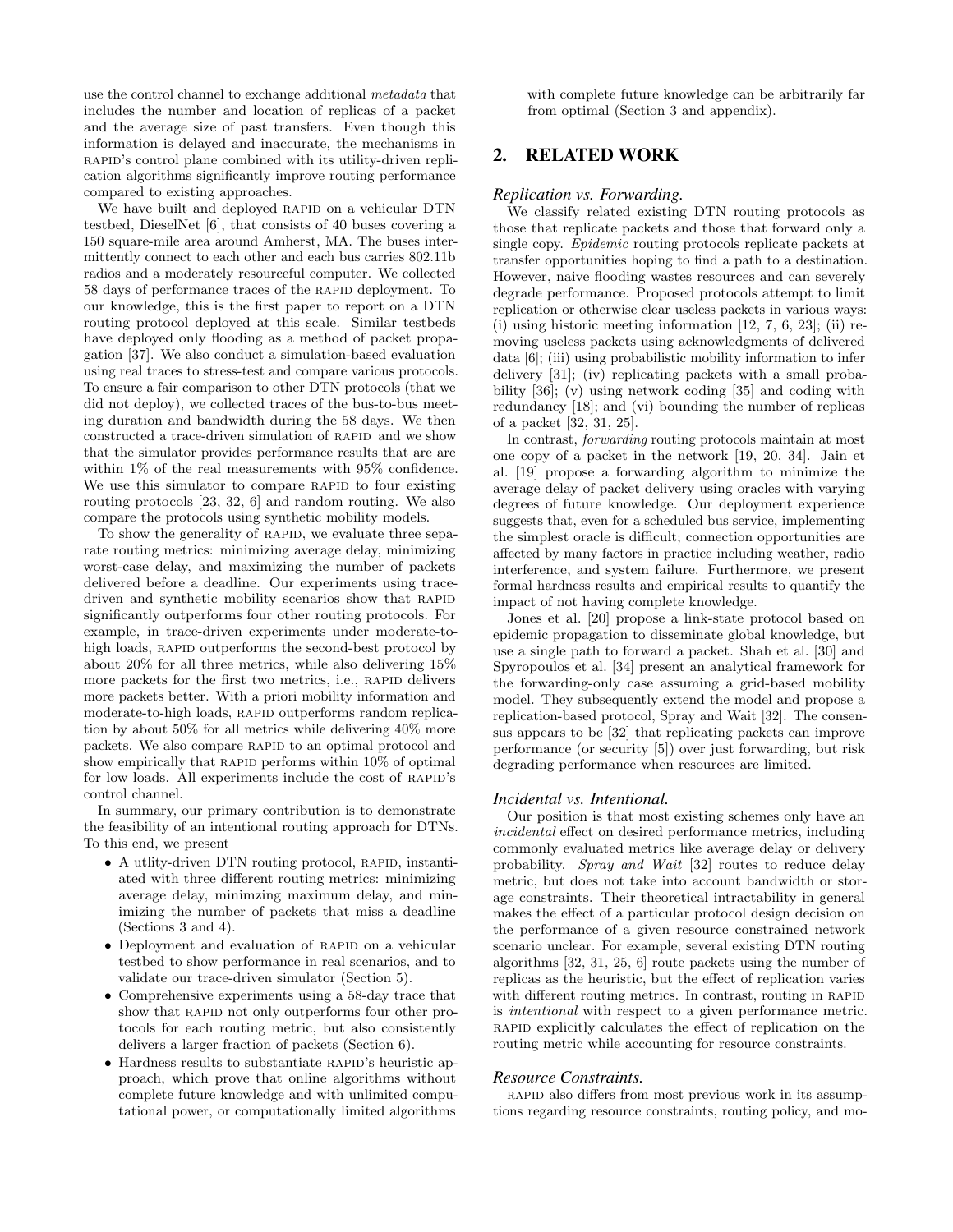| Problem        | Storage   | <b>Bandwidth</b> | Routing     | Previous work (and mobility)                                          |
|----------------|-----------|------------------|-------------|-----------------------------------------------------------------------|
| P <sub>1</sub> | Unlimited | Unlimited        | Replication | Epidemic $[25]$ , Spray and Wait $[32]$ : Constraint in the form of   |
|                |           |                  |             | channel contention (Grid-based synthetic)                             |
| P <sub>2</sub> | Unlimited | Unlimited        | Forwarding  | Modified Djikstra's algorithm Jain et al. [19] (simple graph),        |
|                |           |                  |             | MobySpace [22] (Powerlaw)                                             |
| P3             | Finite    | Unlimited        | Replication | Davis et al. [12] (Simple partitioning synthetic), SWIM [31] (Ex-     |
|                |           |                  |             | ponential), MV [7] (Community-based synthetic), Prophet [23]          |
|                |           |                  |             | (Community-based synthetic)                                           |
| <b>P4</b>      | Finite    | Finite           | Forwarding  | Jones et al. [20] (AP traces), Jain et al. [19] (Synthetic DTN topol- |
|                |           |                  |             | $\rm{ogy}$ )                                                          |
| P <sub>5</sub> | Finite    | Finite           | Replication | This paper (Vehicular DTN traces, exponential, and powerlaw           |
|                |           |                  |             | meeting probabilities, testbed deployment), MaxProp [6] (Vehicular    |
|                |           |                  |             | DTN traces)                                                           |

Table 1: A classification of some related work into DTN routing scenarios

bility patterns. Table 1 shows a taxonomy of many existing DTN routing protocols based on assumptions about *band*width available during transfer opportunities and the storage carried by nodes; both are either finite or unlimited. For each work, we state in parentheses the mobility model used. RAPID is a replication-based algorithm that assumes constraints on both storage and bandwidth  $(P5)$  — the most challenging and most practical problem space.

P1 and P2 are important to examine for valuable insights that theoretical tractability yields but are impractical for real DTNs with limited resources. Many studies [23, 12, 7, 31] analyze the case where storage at nodes is limited, but bandwidth is unlimited (P3). This scenario may happen when the radios used and the duration of contacts allow transmission of more data than can be stored by the node. However, we find this scenario to be uncommon — typically storage is inexpensive and energy efficient. Trends suggest that high bitrate radios will remain more expensive and energy-intensive than storage [13]. We describe how the basic RAPID protocol can be naturally extended to accommodate storage constraints. Finally, for mobile DTNs, and especially vehicular DTNs, transfer opportunities are short-lived [17, 6].

We were unable to find other protocols in P5 except Max-Prop [6] that assume limited storage and bandwidth. However, it is unclear how to optimize a specific routing metric using MaxProp, so we categorize it as an incidental routing protocol. Our experiments indicate that RAPID significantly outperforms MaxProp for each considered metric.

Some theoretical works [38, 33, 31] derive closed-form expressions for average delay and number of replicas in the system as a function of the number of nodes and mobility patterns. Although these analyses contributed to important insights in the design of RAPID, their assumptions about mobility patterns or unlimited resources were, in our experience, too restrictive to be applicable to practical settings.

# 3. THE RAPID PROTOCOL

# 3.1 System model

We model a DTN as a set of mobile nodes. Two nodes transfer data packets to each other when within communication range. During a transfer, the sender replicates packets while retaining a copy. A node can deliver packets to a destination node directly or via intermediate nodes, but packets may not be fragmented. There is limited storage and transfer bandwidth available to nodes. Destination nodes are assumed

to have sufficient capacity to store delivered packets, so only storage for in-transit data is limited. Node meetings are assumed to be short-lived.

Formally, a DTN consists of a node meeting schedule and a workload. The node meeting schedule is a directed multigraph  $G = (V, E)$ , where V and E represent the set of nodes and edges respectively. Each directed edge e between two nodes represents a meeting between them, and it is annotated with a tuple  $(t_e, s_e)$  where t is the time of the meeting and s is the size of the transfer opportunity. The workload is a set of packets  $P = \{(u_1, v_1, s_1, t_1), (u_2, v_2, s_2, t_2), \ldots\}$  where the ith tuple represents the source, destination, size, and time of creation (at the source), respectively, of packet  $i$ . The goal of a DTN routing algorithm is to deliver all packets using a feasible schedule of packet transfers, where feasible means that the total size of packets transfered during each opportunity is less than the size of the opportunity, always respecting storage constraints.

In comparison to Jain et al.[19] who model link properties as continuous functions of time, our model assumes discrete short-lived transfers; this makes the problem analytically more tractable and well characterizes many practical DTNs.

#### 3.2 The case for a heuristic approach

Two fundamental reasons make the case for a heuristic approach to DTN routing. First, the inherent uncertainity of DTN environments rules out provably efficient online routing algorithms. Second, computing optimal solutions is hard even with complete knowledge about the environment. Both hardness results formalized below hold even for unit-sized packets and unit-sized transfer opportunities and assume no storage restriction.

THEOREM 1. Let ALG be a deterministic online DTN routing algorithm with unlimited computational power.

- (a) If ALG has complete knowledge of a workload of n packets, but not of the schedule of node meetings, then it is  $\Omega(n)$ -competitive with an offline adversary with respect to the fraction of packets delivered.
- $\bullet$  (b) If ALG has complete knowledge of the meeting schedule, but not of the packet workload, then it can deliver at most a third of packets compared to an optimal offline adversary.

THEOREM 2. Given complete knowledge of node meetings and the packet workload a priori, computing a routing schedule that is optimal with respect to the number of packets delivered is NP-hard with an  $\Omega(\sqrt(n))$  lower bound on approximability.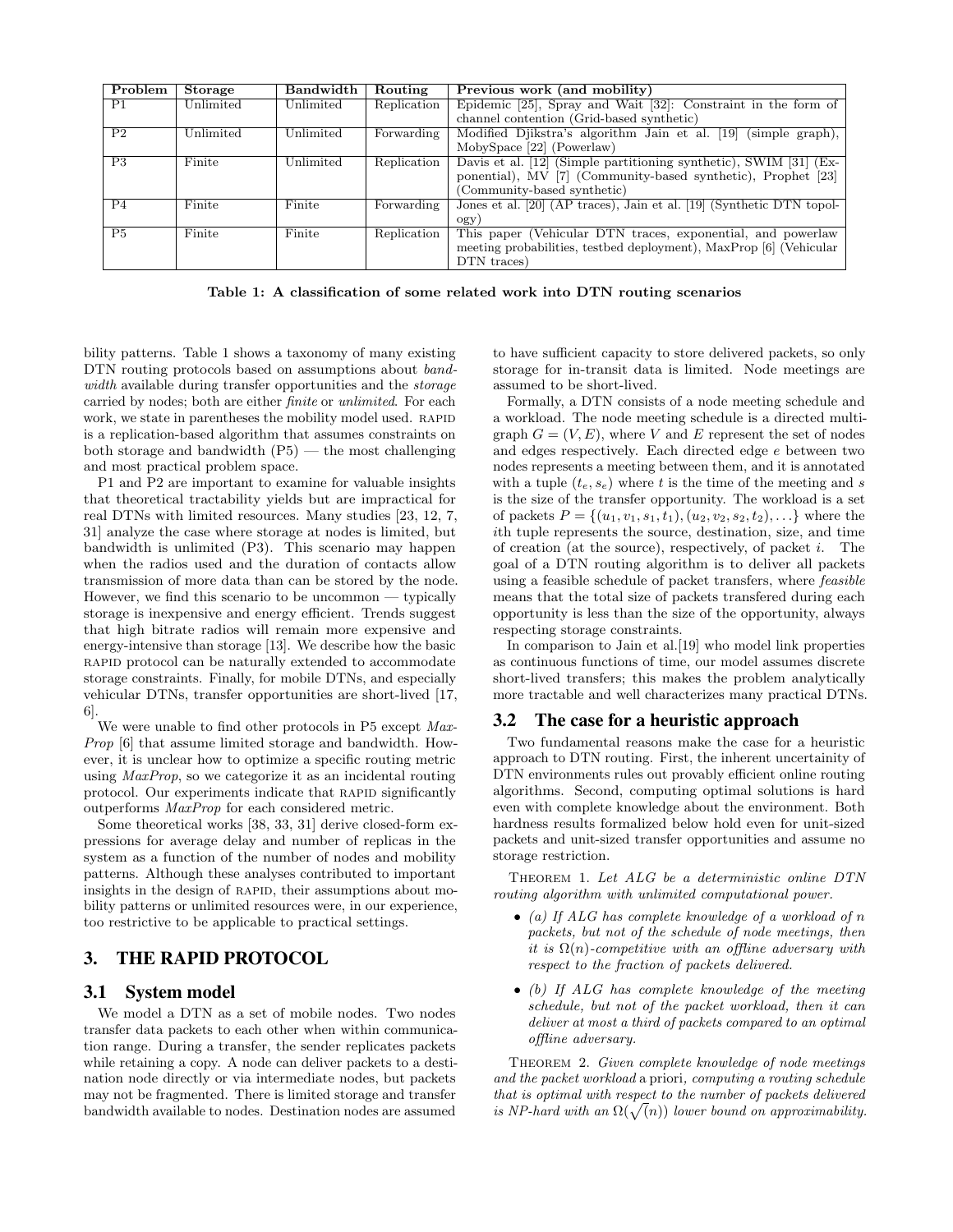| D(i)     | Packet i's expected delay = $T(i) + A(i)$ |  |  |
|----------|-------------------------------------------|--|--|
| T(i)     | Time since creation of i                  |  |  |
| a(i)     | Random variable that determines the       |  |  |
|          | remaining time to deliver $i$             |  |  |
| A(i)     | Expected remaining time $=$ $E[a(i)]$     |  |  |
| $M_{XZ}$ | Random variable that determines inter-    |  |  |
|          | meeting time between nodes $X$ and $Z$    |  |  |

Table 2: List of commonly used variables.

The proofs are outlined in the appendix and formal proofs are presented in a technical report [3]. The hardness results naturally extend to the average delay metric for both the online as well as computationally limited algorithms.

Finally, traditional optimization frameworks for routing [14] and congestion control [21] based on fluid models appear difficult to extend to DTNs due to the inherently high feedback delay, uncertainity about network conditions, and the discrete nature of transfer opportunities that are more suited for transferring large "bundles" rather than small packets.

# 3.3 RAPID design

rapid models DTN routing as a utility-driven resource allocation problem. A packet is routed by replicating it until a copy reaches the destination. The key question is: given limited bandwidth, how should packets be replicated in the network so as to optimize a specified routing metric. RAPID derives a per-packet utility function from the routing metric. At a transfer opportunity, it replicates a packet that locally results in the highest increase in utility.

Consider a routing metric such as minimize average delay of packets, the running example used in this section. The corresponding utility  $U_i$  of packet i is the negative of the expected delay to deliver  $i$ , i.e., the time  $i$  has already spent in the system plus the additional expected delay before  $i$  is delivered. Let  $\delta U_i$  denote the increase in  $U_i$  by replicating i and  $s_i$  denote the size of i. Then, RAPID replicates the packet with the highest value of  $\frac{\delta U_i}{s_i}$  among packets in its buffer, in other words the packet with the highest marginal utility.

In general,  $U_i$  is defined as the expected contribution of  $i$  to the given routing metric. For example, the metric minimize average delay is measured by summing the delay of packets. Accordingly, the utility of a packet is its expected delay. Thus, RAPID is a heuristic based on locally optimizing marginal utility, i.e., the expected increase in utility per unit resource used. RAPID replicates packets in decreasing order of their marginal utility at each transfer opportunity.

The marginal utility heuristic has some desirable properties. The marginal utility of replicating a packet to a node is low when (i) the packet has many replicas, or (ii) the node is a poor choice with respect to the routing metric, or (iii) the resources used do not justify the benefit. For example, if nodes meet each other uniformly, then a packet  $i$  with 6 replicas has lower marginal utility of replication compared to a packet  $j$  with just 2 replicas. On the other hand, if the peer is unlikely to meet  $j$ 's destination for a long time, then  $i$  may take priority over  $j$ .

RAPID has three core components: a selection algorithm, an inference algorithm, and a control channel. The selection algorithm is used to determine which packets to replicate at a transfer opportunity given their utilities. The inference

PROTOCOL RAPID $(X, Y)$ :

- 1. Initialization: Obtain metadata from Y about packets in its buffer and metadata Y collected over past meetings (detailed in Section 4.2).
- 2. Direct delivery: Deliver packets destined to  $Y$  in decreasing order of their utility.
- 3. Replication: For each packet i in node  $X$ 's buffer
	- (a) If  $i$  is already in Y's buffer (as determined from the metadata), ignore  $i$ .
	- (b) Estimate marginal utility,  $\delta U_i$ , of replicating  $i$  to  $Y$ .
	- (c) Replicate packets in decreasing order of  $\frac{\delta U_i}{s_i}$ .
- 4. Termination: End transfer when out of radio range or all packets replicated.

algorithm is used to estimate the utility of a packet given the routing metric. The control channel propagates the necessary metadata required by the inference algorithm.

#### 3.4 The selection algorithm

The RAPID protocol executes when two nodes are within radio range and have discovered one another. The protocol is symmetric; without loss of generality, and describes how node  $X$  determines which packets to transfer to node  $Y$  (refer box marked PROTOCOL RAPID).

RAPID also adapts to storage restrictions for in-transit data. If a node exhausts all available storage, packets with the lowest utility are deleted first as they contribute least to overall performance However, a source never deletes its own packet unless it receives an acknowledgment for the packet.

# 3.5 Inference algorithm

Next, we describe how PROTOCOL RAPID can support specific metrics using an algorithm to infer utilities. Table 2 defines the relevant variables.

#### *3.5.1* Metric 1: Minimizing average delay

To minimize the average delay of packets in the network we define the utility of a packet as

$$
U_i = -D(i) \tag{1}
$$

since the packet's expected delay is its contribution to the performance metric. Thus, the protocol attempts to greedily replicate the packet whose replication reduces the delay by the most among all packets in its buffer.

#### *3.5.2* Metric 2: Minimizing missed deadlines

To minimize the number of packets that miss their deadlines, the utility is defined as the the probability that the packet will be delivered within its deadline:

$$
U_i = \begin{cases} P(a(i) < L(i) - T(i)), & L(i) > T(i) \\ 0, & \text{otherwise} \end{cases} \tag{2}
$$

where  $L(i)$  is the packet life-time. A packet that has missed its deadline can no longer improve performance and is thus assigned a value of 0. The marginal utility is the improvement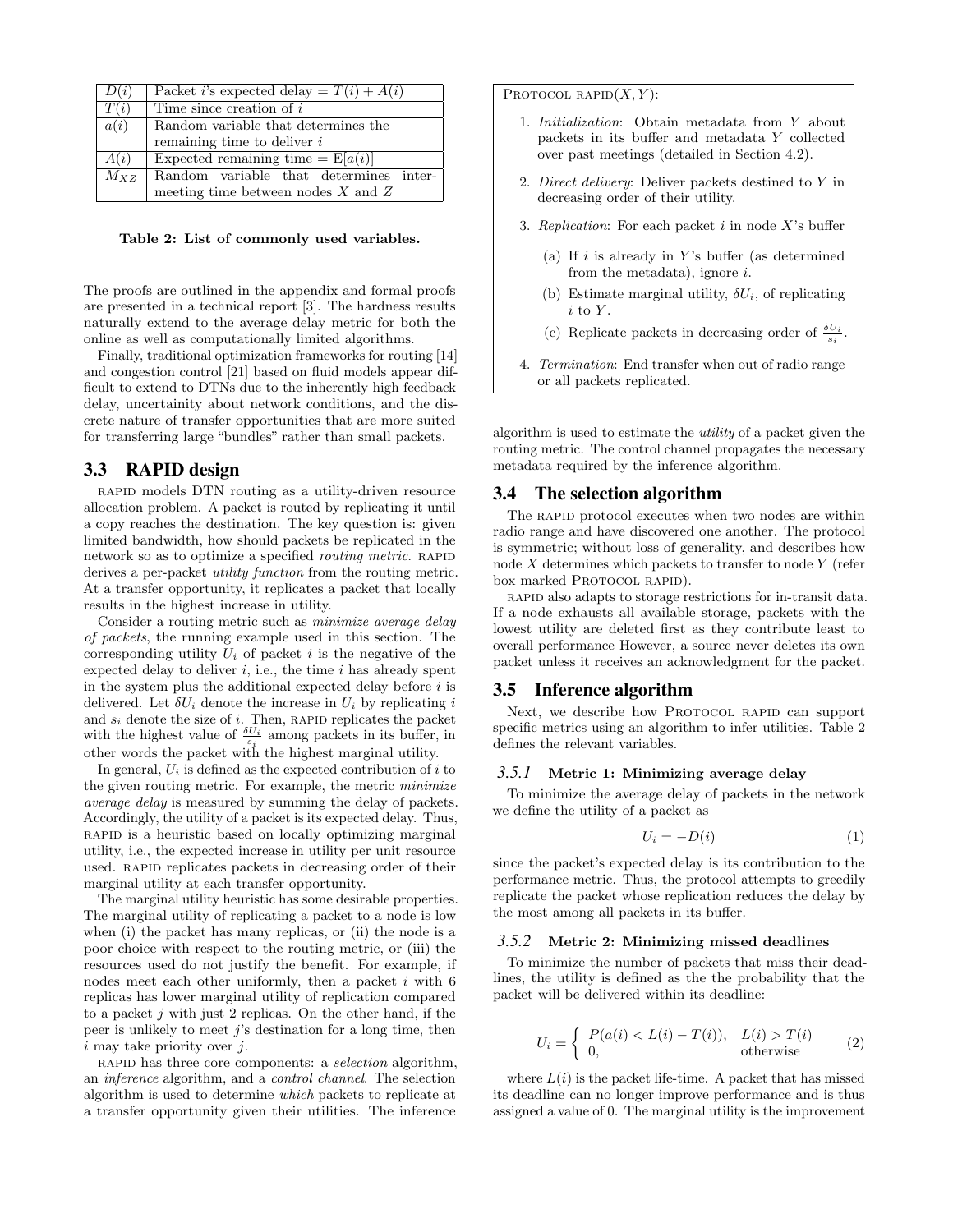ALGORITHM ESTIMATE  $D$ ELAY $(X, Q, Z)$ : Node  $X$  with a set of packets  $Q$  to destination  $Z$  estimates the time,  $A(i)$ , until packet  $i \in Q$  is delivered to Z as follows:

- 1. Sort packets in  $Q$  in decreasing order of  $T(i)$ . Let  $b(i)$  be the sum of sizes of packets that precede i, and  $B$  the expected transfer opportunity in bytes between  $X$  and  $Z$  (refer Figure 1).
- 2. X by itself requires  $[b(i)/B]$  meetings with Z to deliver *i*. Compute the random variable  $M_X(i)$  for the corresponding delay as

$$
M_X(i) = M_{XZ} + M_{XZ} + \dots \lfloor b(i)/B \rfloor
$$
 times (4)

3. Let  $X_1, \ldots, X_k \supseteq X$  be the set of nodes possessing a replica of i. Estimate remaining time  $a(i)$  as

$$
a(i) = \min(M_{X_1}(i), \dots, M_{X_k}(i))
$$
 (5)

4. Expected delay  $D(i) = T(i) + E[a(i)]$ 

in the probability that the packet will be delivered within its deadline, so the protocol replicates the packet that yields the highest improvement among packets in its buffer.

#### *3.5.3* Metric 3: Minimizing maximum delay

To minimize the maximum delay of packets in the network, we define the utility  $U_i$  as

$$
U_i = \begin{cases} -D(i), & D(i) \ge D(j) \quad \forall j \in S \\ 0, & \text{otherwise} \end{cases}
$$
 (3)

where  $S$  denotes the set of all packets in  $X$ 's buffer. Thus,  $U_i$  is the negative expected delay if  $i$  is a packet with the maximum expected delay among all packets held by  $Y$ . So, replication is useful only for the packet whose delay is maximum. For the routing algorithm to be work conserving, rapid computes utility for the packet whose delay is currently the maximum; i.e., once a packet with maximum delay is considered for replication, the utility of the remaining packets is recalculated using Eq. 3.

# 4. ESTIMATING DELIVERY DELAY

How does a RAPID node estimate expected delay in Eqs. 1 and 3, or the probability of packet delivery within a deadline in Eq. 2? The expected delivery delay is the minimum expected time until any node with the replica of the packet delivers the packet; so a node needs to know which other nodes possess replicas of the packet and when they expect to meet the destination.

To estimate expected delay we assume that the packet is delivered directly to the destination, ignoring the effect of further replication. This estimation is nontrivial even with an accurate global snapshot of system state. For ease of exposition, we first present RAPID's estimation algorithm as if we had knowledge of the global system state, and then present a practical distributed implementation.

#### 4.1 Algorithm Estimate\_Delay

Algorithm ESTIMATE\_DELAY works as follows. Each node  $X$  maintains a separate queue of packets  $Q$  destined to each node  $Z$  sorted in decreasing order of  $T(i)$  or time since



Figure 1: Position of packet  $i$  in a queue of packets destined to Z.



Figure 2: Delay dependencies between packets destined to Z buffered in different nodes.

creation—the order in which they would be delivered directly (in Step 2 of protocol rapid). Step 2 in Estimate Delay computes the delay distribution for delivery of the packet by  $X$ , as if  $X$  were the only node carrying a replica of  $i$ . Step 3 computes the minimum across all replicas of the corresponding delay distributions, as the remaining time  $a(i)$ is the time until any one of those nodes meets Z.

ESTIMATE\_DELAY makes a simplifying independence assumption that does not hold in general. Consider Figure 2(a), an example showing the positions of packet replicas in the queues of different nodes; packets with the same letter and different indices are replicas. All packets have a common destination Z and each queue is sorted by  $T(i)$ . Assume that the size of each transfer opportunity is one packet.

Packet b may be delivered in two ways: (i) if W meets  $Z$ , or (ii) one of  $X$  and  $Y$  meets  $Z$  and then one of  $X$  and  $Y$  meet Z again. These delay dependencies can be represented using a dependency graph as illustrated in Fig 2(b). A vertex corresponds to a packet replica. An edge from one node to another indicates a dependency between the delays of the corresponding packets. Recall that  $M_{XY}$  is the random variable that represents the meeting time between  $X$  and  $Y$ .

ESTIMATE\_DELAY ignores all the non-vertical dependencies. For example, it estimates b's delivery time distribution as

$$
\min(M_{WZ}, M_{XZ} + M_{XZ}, M_{YZ} + M_{YZ})
$$

whereas the distribution is actually

 $min(M_{WZ}, min(M_{XZ}, M_{YZ}) + min(M_{XZ}, M_{YZ}))$ 

Although, in general, the independence assumption can arbitrarily inflate delay estimates<sup>1</sup>, it makes our implementation: (i) simple – computing an accurate estimate is much more complex especially when transfer opportunities are not unit-sized as above; and (ii)  $distributed -$  in practice, RAPID

<sup>1</sup>Pathological cases are exemplified in the technical report[3].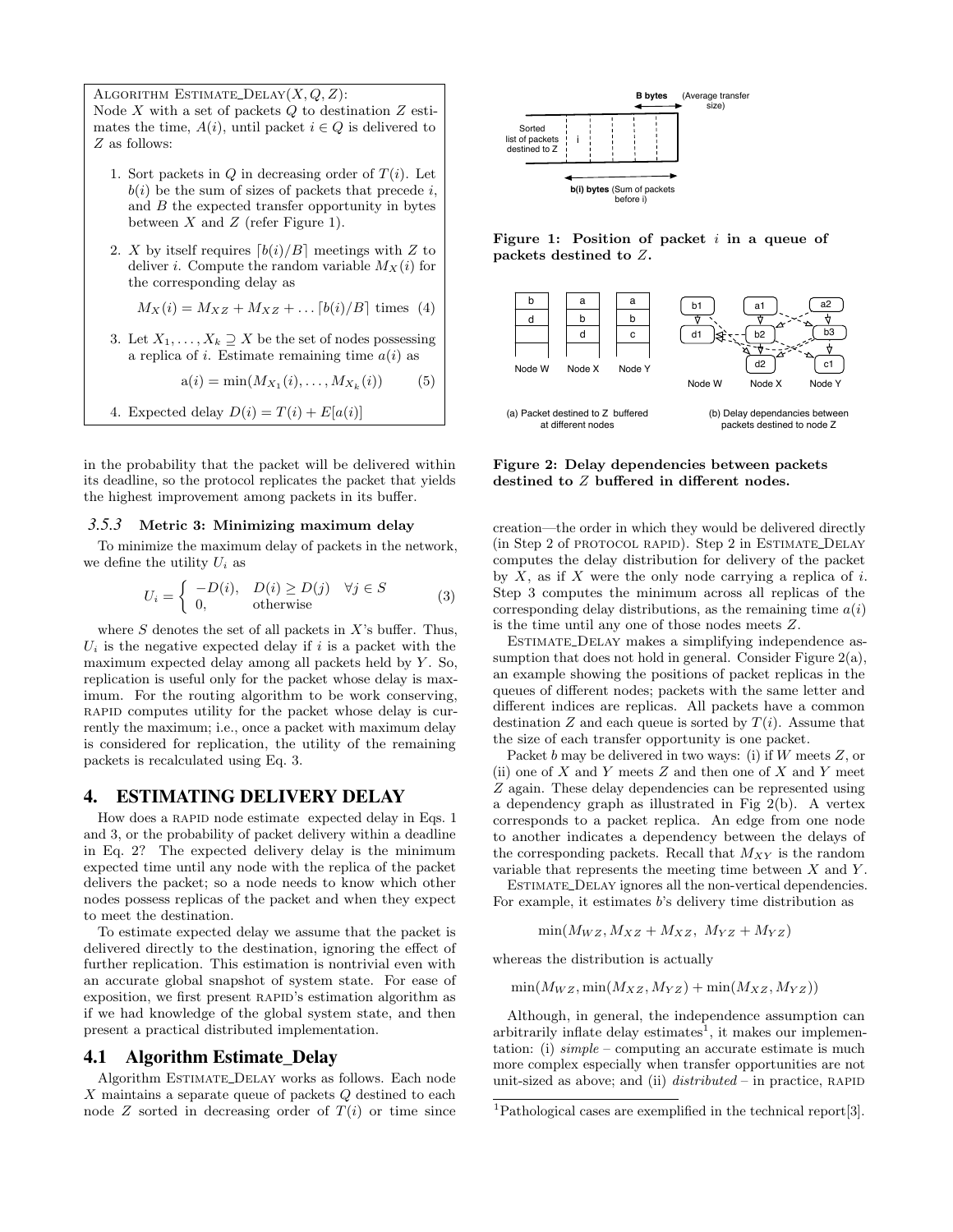does not have global view, but ESTIMATE\_DELAY can be implemented using a thin in-band control channel.

#### *4.1.1 Exponential distributions*

We walk through the distributed implementation of Estimate Delay for a scenario where the inter-meeting time between nodes is exponentially distributed. Further, suppose all nodes meet according to a uniform exponential distribution with mean time  $1/\lambda$ . In the absence of bandwidth restrictions, the expected delivery delay when there are  $k$  replicas is the mean meeting time divided by  $k$ , i.e.,  $P(a(i) < t) = 1 - e^{-k\lambda t}$  and  $A(i) = \frac{1}{k\lambda}$ . (Note that the minimum of  $k$  i.i.d. exponentials is also an exponential with mean  $1/k$  of the mean of the i.i.d exponentials  $[8]$ .)

However, when transfer opportunities are limited, the expected delay depends on the packet's position in nodes' buffers. In Step 2 of ESTIMATE\_DELAY, the time for some node X to meet the destination  $\lceil b(i)/B \rceil$  times is described by a gamma distribution with mean  $\frac{1}{\lambda} \cdot [b(i)/B]$ .

If packet i is replicated at  $k$  nodes, Step 3 computes the delay distribution  $a(i)$  as the minimum of k gamma variables. We do not know of a closed form expression for the minimum of gamma variables. Instead, if we assume that the time taken for a node to meet the destination  $b(i)/B$  times is exponential with the same mean  $\frac{1}{\lambda} \cdot [b(i)/B]$ , we can again estimate  $a(i)$  as the minimum of  $\hat{k}$  exponentials as follows.

Let  $n_1(i), n_2(i), \ldots, n_k(i)$  be the number of times each of the k nodes respectively needs to meet the destination to deliver i directly. Then  $A(i)$  is computed as:

$$
P(a(i) < t) = 1 - e^{-\left(\frac{\lambda}{n_1(i)} + \frac{\lambda}{n_2(i)} + \dots + \frac{\lambda}{n_k(i)}\right)t}
$$
(6)

$$
A(i) = \frac{1}{\frac{\lambda}{n_1(i)} + \frac{\lambda}{n_2(i)} + \ldots + \frac{\lambda}{n_k(i)}}\tag{7}
$$

When the meeting time distributions between nodes are non-uniform, say with means  $1/\lambda_1, 1/\lambda_2 \ldots 1/\lambda_k$  respectively, then  $A(i) = \left(\frac{\lambda_1}{n_1(i)} + \frac{\lambda_2}{n_2(i)} + \ldots + \frac{\lambda_k}{n_k(i)}\right)^{-1}$ .

#### *4.1.2 Unknown mobility distributions*

To estimate mean inter-node meeting times in the vehicular DTN testbed, every node tabulates the average time to meet every other node based on past meeting times. Nodes exchange this table as part of metadata exchanges (Step 1 in PROTOCOL RAPID). A node combines the metadata into a meeting-time adjacency matrix and the information is updated after each transfer opportunity. The matrix contains the expected time for two nodes to meet directly, calculated as the average of past meetings.

Node X estimates  $E(M_{XZ})$ , the expected time to meet Z, using the meeting-time matrix.  $E(M_{XZ})$  is estimated as the expected time taken for  $X$  to meet  $Z$  in at most  $h$  hops. (Unlike uniform exponential mobility models, some nodes in the trace never meet directly.) For example, if  $X$  meets  $Z$  via an intermediary  $Y$ , the expected meeting time is the expected time for  $X$  to meet  $Y$  and then  $Y$  to meet  $Z$  in  $2$ hops. In our implementation we restrict  $h = 3$ . When two nodes never meet, even via three intermediate nodes, we set the expected inter-meeting time to infinity. Several DTN routing protocols [6, 23, 7] use similar techniques to estimate meeting probability among peers.

Let replicas of packet  $i$  destined to  $Z$  reside at nodes  $X_1, \ldots, X_k$ . Since we do not know the meeting time distributions, we simply assume they are exponentially distributed. Then from Eq. 7, the expected delay to deliver  $i$  is

$$
A(i) = \left[\sum_{j=1}^{k} \frac{1}{E(M_{X_j Z}) \cdot n_j(i)}\right]^{-1}
$$
\n(8)

Why exponential? The distribution of bus meeting times in the DTN testbed is very difficult to model. Buses change routes several times in one day, the inter-bus meeting distribution is noisy and we found them hard to model even using mixture models [3]. Approximating meeting times as exponentially distributed makes delay estimates easy to compute and performs well in practice.

#### 4.2 Control channel

Previous studies [19] have shown that as nodes avail more information about global system state and future from oracles, they can make significantly better routing decisions. We extend this idea to practical DTNs where no oracle is available. To this end, RAPID nodes gather knowledge about the global system state by disseminating metadata using a fraction of the transfer opportunity.

RAPID uses an in-band *control channel* to exchange acknowledgments for delivered packets as well as metadata about every packet learnt from past exchanges. For each encountered packet  $i$ , RAPID maintains a list of nodes that carry the replica of  $i$ , and for each replica an estimated time for direct delivery. Metadata for delivered packets is deleted when an ack is received.

For efficiency, a RAPID node maintains the time of last metadata exchange with its peers. The node only sends information about packets whose information changed since the last exchange, which reduces the size of the exchange considerably. A RAPID node sends the following information on encountering a peer:

- Average size of past transfer opportunities;
- Expected meeting times with nodes;
- List of packets delivered since last exchange;
- For each of its own packets, the updated delivery delay estimate based on current buffer state;
- Information about other packets if modified since last exchange with the peer.

When using the control channel, nodes have only an imperfect view of the system. The propagated information may be stale due to change is number of replicas, changes in delivery delays, or if the packet is delivered but acknowledgments have not propagated. Nevertheless, our experiments confirm that (i) this inaccurate information is sufficient for RAPID to achieve significant performance gains over existing protocols, and (ii) the overhead of metadata itself is minimal.

# 5. IMPLEMENTATION ON A VEHICULAR DTN TESTBED

We implemented and deployed RAPID on a vehicular DTN testbed, DieselNet [6] (http://prisms.cs.umass.edu/dome), consisting of 40 buses, of which a subset is on the road each day. The implementation allowed us to meet the following objectives: (i) the routing protocol is a first step towards deploying realistic DTN applications on the testbed (ii) the deployment is subject to some events that are not perfectly modeled in the simulation, including delays caused by computation or wireless idiosyncrasies.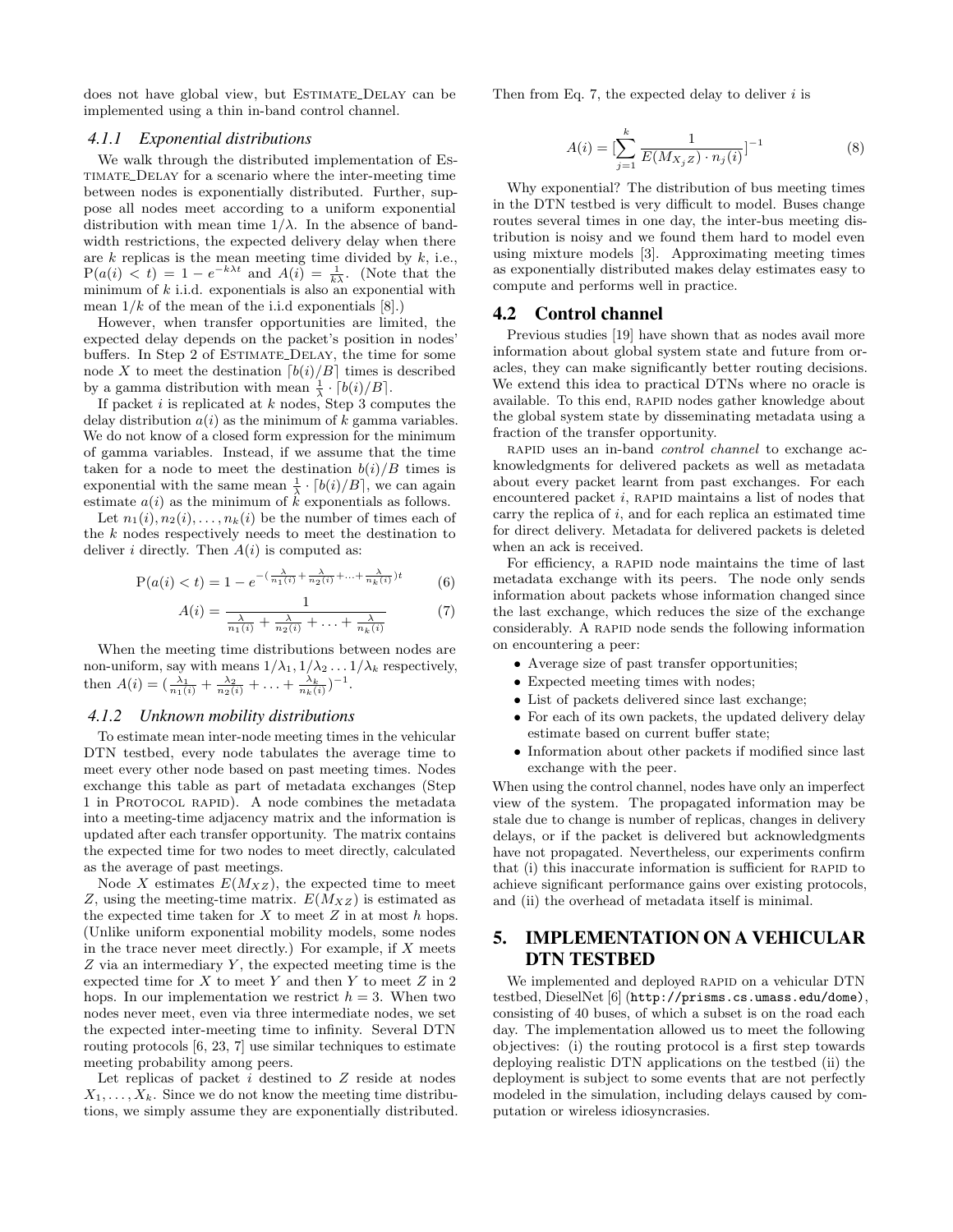Each bus in DieselNet carries a small-form desktop computer, 40 GB of storage, and a GPS device. The buses operate a 802.11b radio that scans for other buses 100 times a second and an 802.11b access point (AP) that accepts incoming connections. Once a bus is found, a connection is created to the remote AP. (It is likely that the remote bus then creates a connection to the discovered AP, which our software merges into one connection event.) The connection lasts until the radios are out of range. Burgess et al. [6] describe the Dieselnet testbed in more detail.

### 5.1 Deployment

Buses in Dieselnet send messages using PROTOCOL RAPID in Section 3, computing the metadata as described in Section 4.2. We generated packets of size 1 KB periodically on each bus with an exponential inter-arrival time. The destinations of the packets included only buses that were scheduled to be on the road, which avoided creation of many packets that could never be delivered. We did not provide the buses information about the location or route of other buses on the road. We set the default packet generation rate to 4 packets per hour generated by each bus for every other bus on the road; since the number of buses on the road at any time varies, this is a simple way to express load. For example, when 20 buses are on the road, the default rate is 1,520 packets per hour.

During the experiments, the buses logged packet generation, packet delivery, delivery delay, meta-data size, and the total size of the transfer opportunity. Buses transfered random data after all routing was complete in order to measure the capacity and duration of each transfer opportunity. The logs were periodically uploaded to a central server using open Internet APs found by the road.

#### 5.2 Performance of deployed RAPID

We measured the routing performance of RAPID on the buses from Feb 6, 2007 until May 14, 2007<sup>2</sup>. The measurements are tabulated in Table 3. We exclude holidays and weekends since almost no buses were on the road, leaving 58 days of experiments. RAPID delivered 88% of packets with an average delivery delay of about 91 minutes. We also note that overhead due to meta-data accounts for less than 0.02% of the total available bandwidth and less than 1.7% of the data transmitted.

#### 5.3 Validating trace-driven simulator

In the next section, we evaluate RAPID using a trace-driven simulator. The simulator takes as input a schedule of node meetings, the bandwidth available at each meeting, and a routing algorithm. We validated our simulator by comparing simulation results against the 58-days of measurements from the deployment. In the simulator, we generate packets under the same assumptions as the deployment, using the same parameters for exponentially distributed inter-arrival times.

Figure 3 shows the average delay characteristics of the real system and the simulator. Delays measured using the simulator were averaged over the 30 runs and the error-bars show a 95% confidence interval. From those results and further analysis, we find with 95% confidence that the simulator results are within 1% of the implementation measurement of average delay. The close correlation between system measurement and simulation increases our confidence in the accuracy of the simulator.

| Avg buses scheduled per day        | 19                 |
|------------------------------------|--------------------|
| Avg total bytes transfered per day | 261.4 MB           |
| Avg number of meetings per day     | 147.5              |
| Percentage delivered per day       | 88%                |
| Avg packet delivery delay          | $91.7 \text{ min}$ |
| Meta-data size/bandwidth           | 0.002              |
| Meta-data size/ data size          | 0.017              |

Table 3: Deployment of Rapid: Average daily statistics



Figure 3: Trace: Average delay for 58 days of rapid real deployment compared to simulation of rapid using traces

# 6. EVALUATION

The goal of our evaluations is to show that, unlike existing work, RAPID can improve performance for customizable metrics. We evaluate RAPID using three metrics: minimize maximum delay, minimize average delay, and minimize missed deadlines. In all cases, we found that RAPID significantly outperforms existing protocols, and also performs close to optimal for our workloads.

#### 6.1 Experimental setup

Our evaluations are based on a custom event-driven simulator, as described in the previous section. The meeting times between buses in these experiments are not known a priori. All values used by RAPID, including average meeting times, are learned during the experiment.

We compare RAPID to five other routing protocols: Max-Prop [6], Spray and Wait [32], Prophet [23], Random, and  $Optimal$ . In all experiments, we include the cost of RAPID's in-band control channel for exchanging metadata.

MaxProp operates in a storage- and bandwidth-constrained environment, allows packet replication, and leverages delivery notifications to purge old replicas; of recent related work, it is closest to RAPID's objectives. Random replicates randomly chosen packets for the duration of the transfer opportunity. Spray and Wait restricts the number of replications of a packets to  $L$ , where  $L$  is calculated based on the number of nodes in the network. For our simulations, we implemented the binary Spray and Wait and set  $L = 12<sup>3</sup>$ . We implemented Prophet with parameters  $P_{init} = 0.75$ ,  $\beta = 0.25$  and  $\gamma = 0.98$ (parameters based on values used in [23]).

 $^{2}$ The traces are available at  ${\tt http://traces.cs.umass.edu.}$ 

 ${}^{3}\mathrm{We}$  set this value based on consultation with authors and using LEMMA 4.3 in [32] with  $a = 4$ .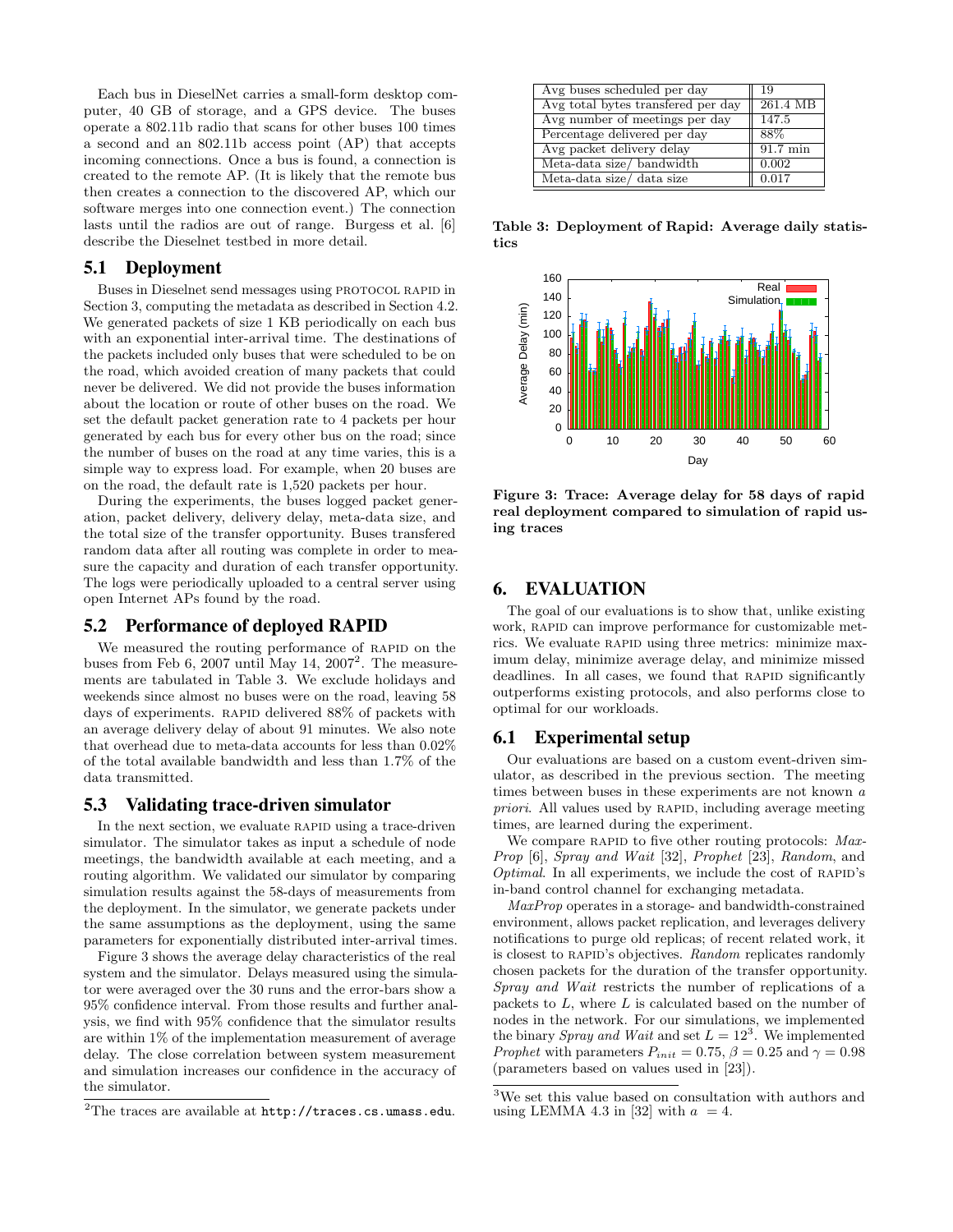

Figure 4: (Trace) Average Delay: Figure 5: (Trace) Delivery Rate: Figure 6: (Trace) Max Delay: Maxthan MaxProp and up to 35% lower delay than Random

RAPID has up to 20% lower delay RAPID delivers up to 14% more than  $MaxProp$ , 28% than  $Spray$  and min lower than  $MaxProp$ , Spray and Wait and 45% than Random

imum delay of RAPID is up to 90 Wait, and Random

|                        | Power law         | Trace-driven         |
|------------------------|-------------------|----------------------|
| Number of nodes        | 20                | max of 40            |
| Buffer size            | 100 KB            | $40$ GB              |
| Average transfer opp.  | 100 KB            | given by real trans- |
| size                   |                   | fers among buses     |
| Duration               | $15 \text{ min}$  | 19 hours each trace  |
| Size of a packet       | 1 KB              | 1 KB                 |
| Packet generation rate | $50$ sec mean     | 1 hour               |
| Delivery deadline      | 20 <sub>sec</sub> | 2.7 hours            |

Table 4: Experiment parameters

We also compare RAPID to *Optimal*, the optimal routing protocol that provides an upper bound on performance. We also perform experiments where mobility is modeled as a power law distribution. Previous studies [9, 22] have suggested that DTNs among people have a skewed, power law inter-meeting time distribution. The default parameters used for all the experiments are tabulated in Table 4. The parameters for power law mobility model is different from the trace-driven model because the performances from the two models are not comparable.

Each data point is averaged over 10 runs; in the case of trace-driven results, the results are averaged over 58 traces. Each of the 58 days is a separate experiment. In other words, packets that are not delivered by the end of the day are lost. In all experiments, MaxProp, RAPID and Spray and Wait performed significantly better than Prophet, and the latter is not shown in the graphs for clarity. In all trace experiments, Prophet performed worse than the three routing protocols for for all loads and all metrics.

# 6.2 Results based on testbed traces

#### *6.2.1 Comparison with existing routing protocols*

Our experiments show that RAPID consistently outperforms MaxProp, Spray and Wait and Random. We increased the load in the system up to 40 packets per hour per destination, when Random delivers less than 50% of the packets.

Figure 4 shows the average delay of delivered packets using the four protocols for varying loads when RAPID's routing metric is set to minimize average delay (Eq. 1). When using RAPID, the average delay of delivered packets is significantly lower than MaxProp, Spray and Wait and Random. Moreover, RAPID also consistently delivers a greater fraction of packets as shown in Figure 5.

Figure 6 shows RAPID's performance when the routing metric is set to minimize maximum delay (Eq. 3) and similarly Figure 7 shows results when the metric is set to maximize the number of packets delivered within a deadline (Eq. 2).

We note that among *MaxProp*, *Spray and Wait* and Random, MaxProp delivers the most number of packets, but Spray and Wait has marginally lower average delay than  $MaxProp$ . RAPID significantly outperforms the three protocol for all metrics because of its intentional design.

Standard deviation and similar measures of variance are not appropriate for comparing the mean delays as each bus takes a different geographic route. So, we performed a paired t-test [8] to compare the average delay of every source-destination pair using RAPID to the average delay of the same source-destination pair using MaxProp (the second best performing protocol). In our tests, we found  $p$ -values always less than 0.0005, indicating the differences between the means reported in these figures are statistically significant.

#### *6.2.2 Metadata exchange*

We allow RAPID to use as much bandwidth at the start of a transfer opportunity for exchanging metadata as it requires. To see if this approach was wasteful or beneficial, we performed experiments where we limited the total metadata exchanged. Figure 8 shows the average delay performance of rapid when metadata is limited as a percentage of the total bandwidth. The results show that performance increases as the limit is removed, and the best peformance results when there is no restriction on metadata at all. The performance of RAPID with complete metadata exchange improves by  $20\%$ compared to when no metadata is exchanged. The metadata in this experiment is represented as a percentage of available bandwidth.

In the next experiment, we analyze total metadata as a percentage of data. In particular, we increase the load to 75 packets per destination per hour to analyze the trend in terms of bandwidth utilization, delivery rate and metadata. Figure 9 shows this trend as load increases. The bandwidth utilization is about 35% for the load of 75 packets per hour per destination, while delivery rate is only about 65%. This suggests that the performance drops even though the network is under-utilized, and is because of the bottleneck links in the network. The available bandwidth varies significantly across transfer opportunities in our bus traces [6].

We also observe that metadata increases to about 4% of data for high loads. This is an order of magnitude higher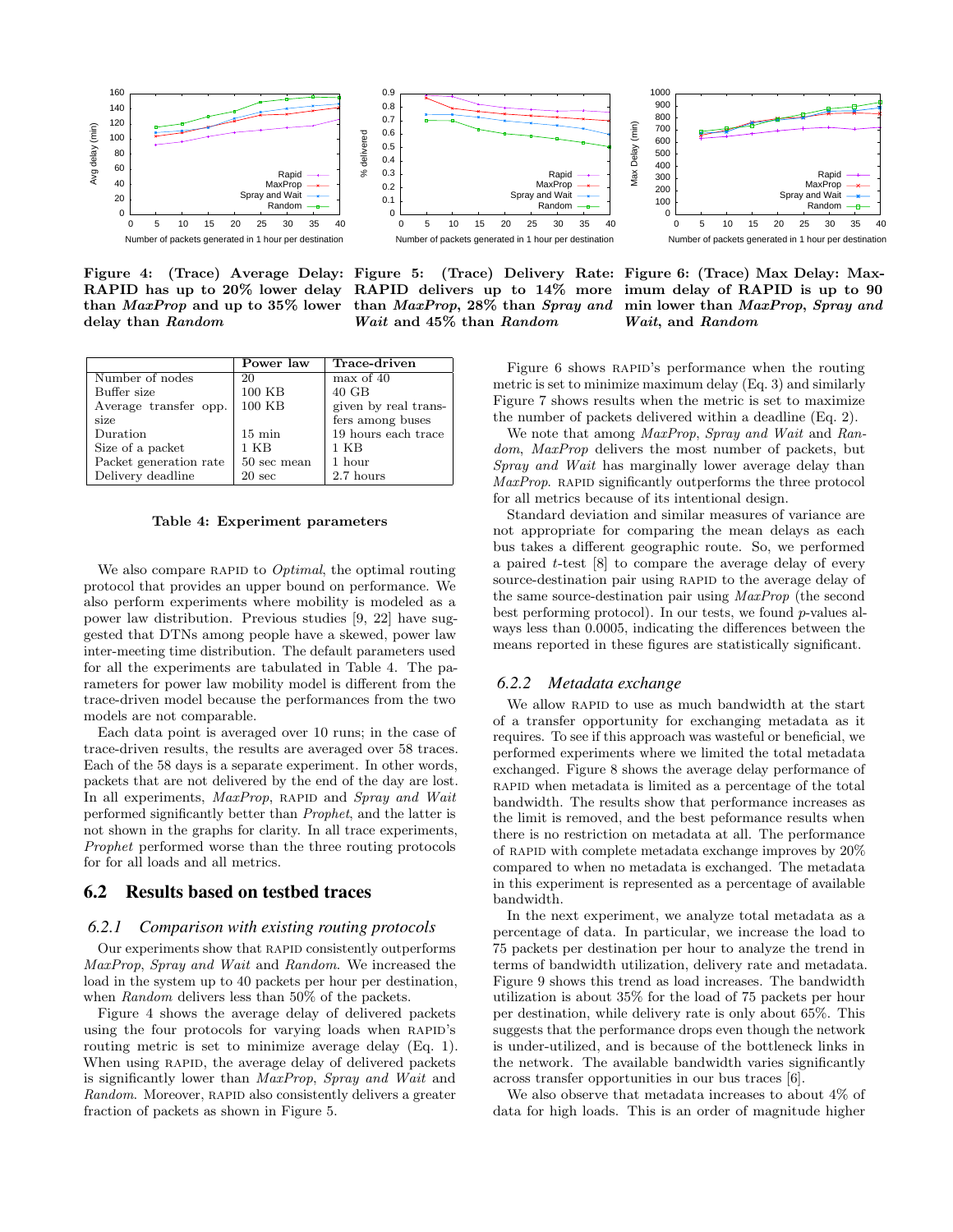

Figure 7: (Trace) Delivery within Figure 8: (Trace) Control channel deadline: RAPID delivers up to 21% more than MaxProp, 24% than Spray and Wait, 28% than Random

benefit: Average delay performance improves as more metadata is allowed to be exchanged

Figure 9: (Trace) Channel utilization: As load increases, delivery rate decreases to 65% but channel utilization is only about 35%

than the metadata observed as a fraction of bandwidth, again because of the poor channel utilization. The average metadata exchange per contact is proportional to the load and the channel utilization. However, metadata enables efficient routing and helps remove copies of packets that are already delivered, increasing the overall performance of RAPID. Moving from 1 KB to 10 KB packets will reduce rapid's metadata overhead by another order of magnitude.

#### *6.2.3 Hybrid DTN with thin continuous connectivity*

In this section, we compare the performance of RAPID using an instant global control channel for exchanging metadata as opposed to the default (delayed) in-band control channel.

Figure 10 shows the average delay of RAPID when using an in-band control channel compared to a global channel. We observe that the average delay decreases by up to 20 minutes when using a global channel. Similarly, from Figure 11 we observe that the percentage packets delivered within a deadline increases by an average of 20% using a global channel. This observation suggests that RAPID's performance can benefit further by using more control information.

One interpretation of the global channel is the use of RAPID as a hybrid DTN where all control traffic goes over a lowbandwidth, long-range radio such as XTEND [4]. A hybrid DTN will use a high-cost low-bandwidth channel for control whenever available and low-cost high-bandwidth delayed channel for data. In our experiments, we assumed that the global channel is instant. While this may not be feasible in practice, the results give an upper bound on the RAPID's performance when accurate channel information is available.

#### *6.2.4 Comparison with* Optimal

We compare RAPID to  $Optimal$ , which is an upper bound on the performance. To obtain the optimal delay, we formulate the DTN routing problem as an Integer Linear Program (ILP) optimization problem when the meeting times between nodes are precisely know. The optimal solution does not use replication, assumes that the propagation delay of all links are equal, and assumes that node meetings are known in advance. We present a formulation of this problem in the technical report [3]. Our evaluations use the CPLEX solver [11]. Because the solver grows in complexity with the number of packets, these simulations are limited to only 6 packets per hour per destination. Jain et al. [19] solve a more general DTN routing problem by allowing packets to be fragmented across links and assigning non-zero propagation delays on the links, however, this limited the size of the network they could evaluate even more. Our ILP objective function minimizes delay of all packets, where the delay of undelivered packets is set to time the packet spent in the system. Accordingly, we add delay of undelivered packets when presenting the results for RAPID and *MaxProp*.

Figure 12 presents the average delay performance of Opti $mal,$  RAPID, and  $MaxProp$ . We observe that for small loads, the performance of RAPID using the in-band control channel is within 10% of the optimum performance, while using  $MaxProp$  the delays are about  $22\%$  from the optimal. RAPID using a global channel performs within 6% of optimal.

#### *6.2.5 Evaluation of* rapid *components*

RAPID is comprised of several components that all contribute to performance. We ran experiments to study the value added by each component. Our approach is to compare subsets of the full RAPID, cumulatively adding components from Random. The components are (i) Random with acks – propagation of delivery acknowledgments; and  $(ii)$  RAPIDlocal – using rapid but nodes exchange metadata about only packets in their own buffers.

Figure 13 shows the performance of different components of RAPID when the routing metric is set to minimize average delay. From the figure we observe that using acknowledgments alone improves performance by an average of 8%. In our previous work, MaxProp [6], we show empirically that propagating acknowledgments clears buffers, avoids exchange of already delivered packets and improving performance. In addition, RAPID-LOCAL provides a further improvement of 10% on average even though metadata exchange is restricted to packets in the node's local buffer. Allowing all metadata to flow further improves the performance by about 11%.

#### 6.3 Results from synthetic mobility models

Next, we use a power law mobility model to compare the performance of RAPID to *MaxProp*, Random, and Spray and Wait. When mobility is modeled using power law, two nodes meet with an exponential inter-meeting time, but the mean of the exponential distribution is determined by the popularity of the nodes. For the 20 nodes, we randomly set a popularity value of 1 to 20, with 1 being most popular. The mean of the power law mobility model is set to 0.3 seconds and is skewed for each pair of nodes according to their popularity.

Figure 14 shows the maximum delay of packets when the load is varied (i.e., RAPID is set to use Eq. 3 as a metric).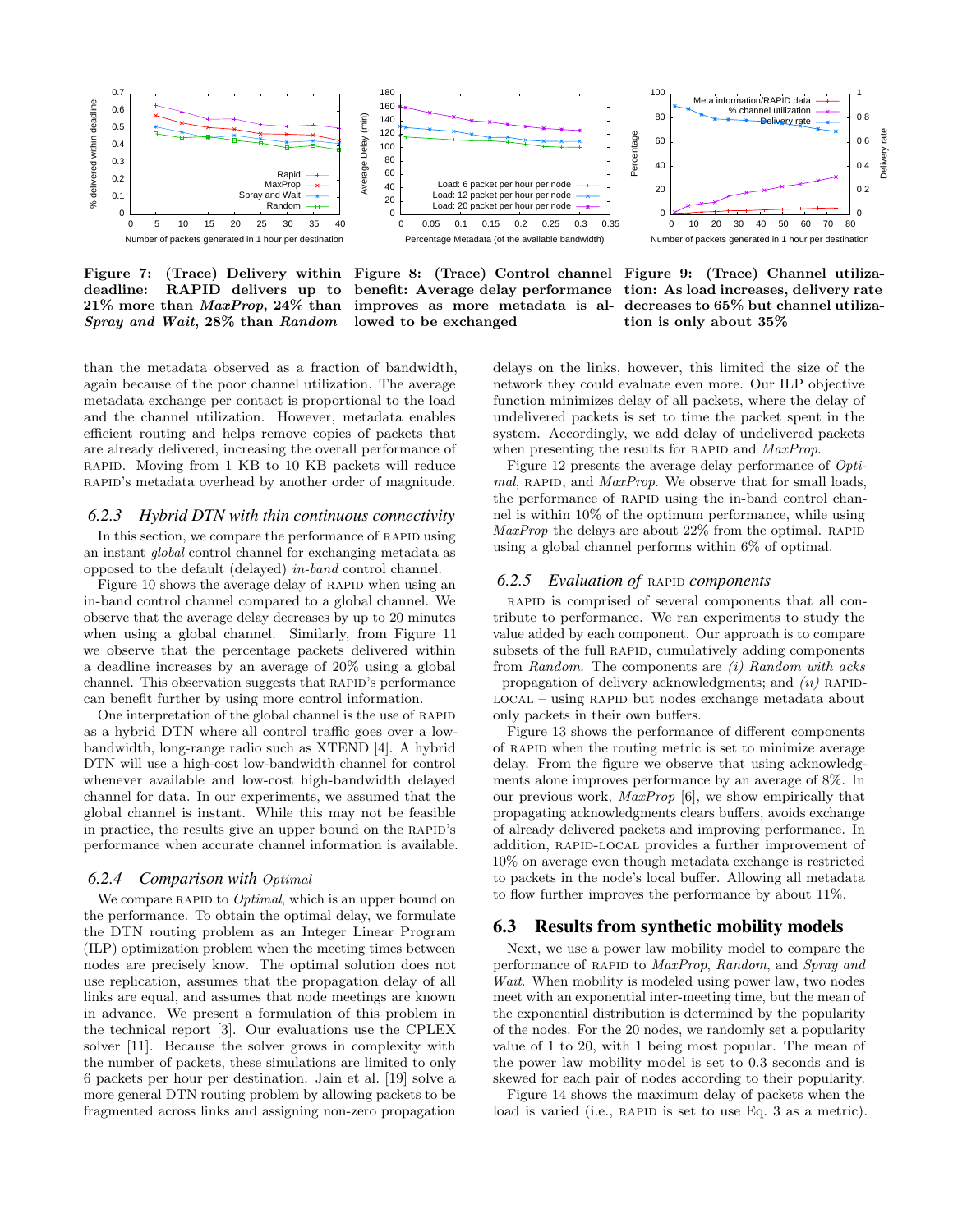

Figure 10: (Trace) Global channel: Figure 11: (Trace) Global channel: Figure 12: (Trace) Comparison with Average delay of RAPID decreases by up to 20 minutes using instant global control channel



nents: Flooding acks decreases average delay by about 8% and RAPID further decreases average delay by about 30% over Random



Packets delivered within deadline in- Optimal: Average delay of RAPID creases by about  $15\%$  using instant is within  $10\%$  of Optimal for small global control channel



loads  $\overline{0.7}$  $0.8$ 

0

Rapid: Instant global control channel

Number of packets generated in 1

 $60<sup>1</sup>$  $80 \div$  $100 \frac{1}{100}$  $120$ 

20 **Rapid:** In-band control channel - $40 \downarrow$  Optimal  $\rightarrow$ 

Maxprop

 $\begin{array}{r|l}\n\hline\n\text{2} & 120 \\
\hline\n\text{3} & 100 \\
\hline\n\text{4} & 100 \\
\hline\n\text{5} & 100 \\
\hline\n\text{6} & 100 \\
\hline\n\text{6} & 100 \\
\hline\n\text{7} & 100 \\
\hline\n\text{8} & 100 \\
\hline\n\text{8} & 100 \\
\hline\n\text{8} & 100 \\
\hline\n\text{8} & 100 \\
\hline\n\text{8} & 100 \\
\hline\n\text$ 



RAPID's max delay is about 30% lower than MaxProp, 35% lower than Spray and Wait and 45% lower than Random

Figure 13: (Trace) RAPID Compo-Figure 14: (Powerlaw) Max delay: Figure 15: (Powerlaw) Constrained buffer size: RAPID delivers about 20% more packets than MaxProp, and 45% more packets than Spray and Wait and Random

rapid reduces maximum delay by over 30% compared to the other protocols. For both the traces and the synthetic mobility, the performance of RAPID is significantly higher than MaxProp, Spray and Wait and Random for the maximum delay metric. The reason is  $MaxProp$  prioritizes new packets; older, undelivered packets won't see service as load increases. Similarly, Spray and Wait does not give preference to older packets. However, RAPID specifically prioritizes older packets to reduce maximum delay.

Figure 15 shows how constrained buffers varied from 10 KB to 280 KB affect the delivery deadline metric for a fixed load of 20 packets per node per destination every 50 seconds. rapid is able to best manage limited buffers to deliver packets within a deadline. When storage is restricted,  $MaxProp$ deletes packets that are replicated most number of times, while Spray and Wait and Random deletes packets randomly. rapid, when set to maximizing number of packets delivered within a deadline, deletes packets that are most likely to miss the deadline and is able to improve performance significantly.

Similar trends were observed for other routing metrics for increasing load and decreasing buffer size and when the node meeting time was modeled as an exponential distribution. These results are presented in the technical report [3].

### 6.4 Limitations

The above experiments show that RAPID performs well from many viewpoints. However, there are limitations to our approach. The heuristics we use are sub-optimal solutions and although they seek to maximize specific utilities, we can offer no performance guarantees. Our estimations of delay are based on simple, tractable distributions. Finally, we note that our implementation of RAPID shows that the protocol can be deployed efficiently and effectively; however, in other DTN scenarios or testbeds, mobility patterns may be more difficult to learn. In future work, we believe a more sophisticated estimation of delay will improve our results, perhaps bringing us closer to guarantees of performance. The release of an implementation of RAPID will enable us to enlist others to deploy rapid on their DTNs, diversifying results to other scenarios.

# 7. CONCLUSIONS

Previous work in DTN routing protocols has seen only incidental performance improvement from various routing mechanisms and protocol design choices. In contrast, we have proposed a routing protocol for DTNs that intentionally maximizes the performance of a specific routing metric. Our protocol, RAPID, treats DTN routing as a resource allocation problem, making use of an in-band control channel to propagated metadata. Although our approach is heuristic, we have proven that the general DTN routing protocol lacks sufficient information in practice to solve optimally. Moreover, we have shown that even when complete knowledge is available, solving the DTN routing problem optimally is NPhard. Our deployment of RAPID in a DTN testbed illustrates that our approach is realistic and effective. We have shown through trace-driven simulation using 58 days of testbed measurements that RAPID yields significant performance gains over many existing protocols.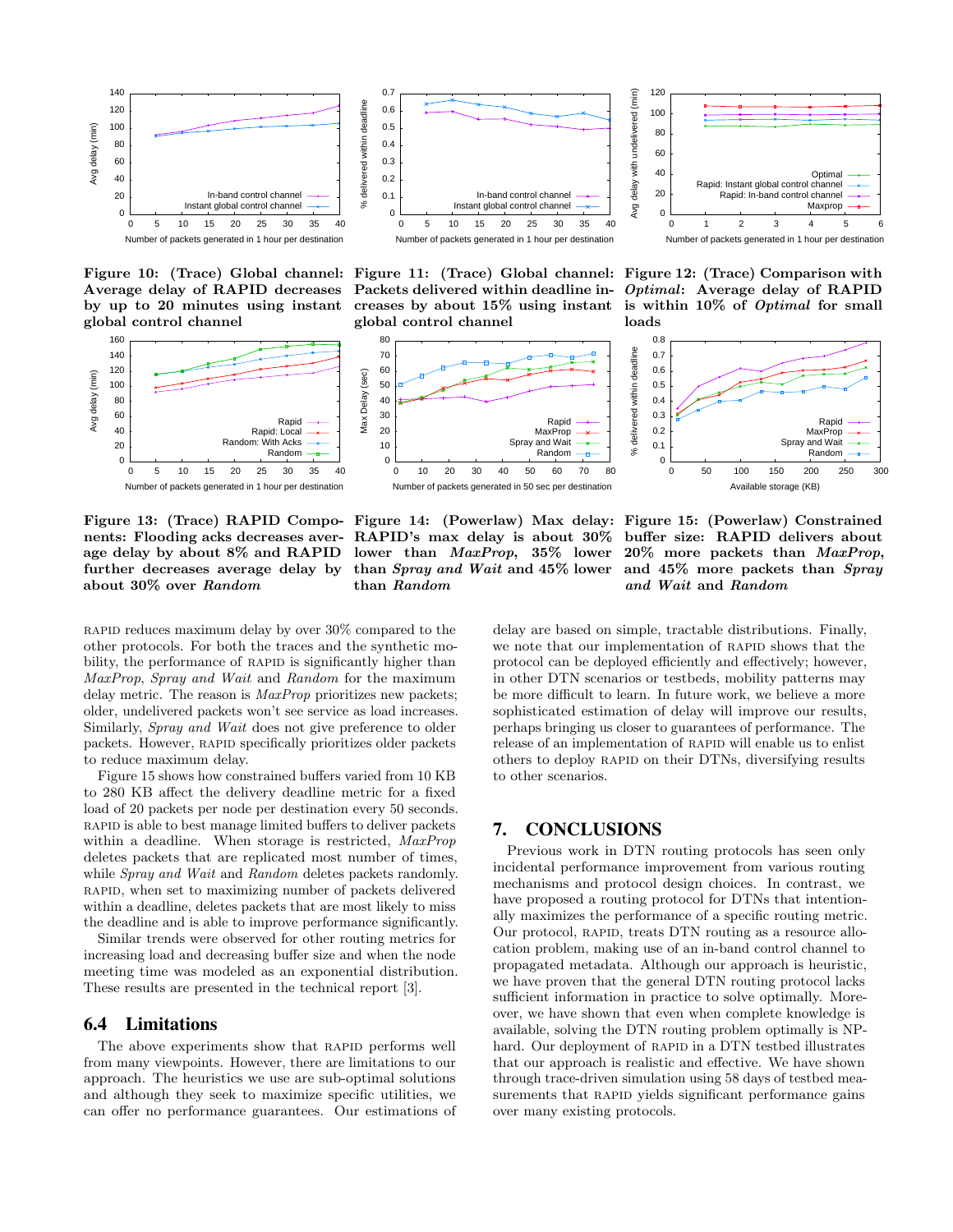# Acknowledgments

We thank Mark Corner, John Burgess, and Brian Lynn for helping build and maintain DieselNet, Ramgopal Mettu for helping develop the NP-hardness proof, and Erik Learned-Miller and Jérémie Leguay for feedback on earlier drafts.

## 8. REFERENCES

- [1] One laptop per child. http://www.laptop.org.
- [2] TIER Project, UC Berkeley. http://tier.cs.berkeley.edu/.
- [3] A. Balasubramanian, B. N. Levine, and A. Venkataramani. DTN Routing as a Resource Allocation Problem. Technical Report 07-37, UMass Amherst, 2007.
- [4] N. Banerjee, M. D. Corner, and B. N. Levine. An Energy-Efficient Architecture for DTN Throwboxes. In Proc. IEEE Infocom, May 2007.
- J. Burgess, G. Bissias, M. D. Corner, and B. N. Levine. Surviving Attacks on Disruption-Tolerant Networks without Authentication. In Proc. ACM Mobihoc, September 2007.
- [6] J. Burgess, B. Gallagher, D. Jensen, and B. N. Levine. MaxProp: Routing for Vehicle-Based Disruption- Tolerant Networks. In Proc. IEEE Infocom, April 2006.
- [7] B. Burns, O. Brock, and B. N. Levine.  $MV$  Routing and Capacity Building in Disruption Tolerant Networks. In Proc. IEEE Infocom, pages 398–408, March 2005.
- [8] G. Casella and R. L. Berger. Statistical Inference. Second Edition. Duxbury, 2002. CAS g2 02:1 1.Ex.
- [9] A. Chaintreau, P. Hui, J. Crowcroft, C. Diot, R. Gass, and J. Scott. Impact of Human Mobility on the Design of Opportunistic Forwarding Algorithms. In Proc. IEEE Infocom, May 2006.
- [10] C. Chekuri, S. Khanna, and F. B. Shepherd. An  $O(\sqrt(n))$ Approximation and Integrality Gap for Disjoint Paths and Unsplittable Flow. Theory of Computing, 2(7):137–146, 2006.
- [11] CPLEX. http://www.ilog.com.
- [12] J. Davis, A. Fagg, and B. N. Levine. Wearable Computers and Packet Transport Mechanisms in Highly Partitioned Ad hoc Networks. In Proc. IEEE ISWC, pages 141–148, October 2001.
- [13] P. Desnoyers, D. Ganesan, H. Li, M. Li, and P. Shenoy. PRESTO: A Predictive Storage Arch- itecture for Sensor Networks. In Proc. USENIX HotOS, June 2005.
- [14] R. Gallager. A Minimum Delay Routing Algorithm Using Distributed Computation. In IEEE Trans. on Communications, volume 25, pages 73–85, Jan 1977.
- [15] N. Garg, S. Sobti, J. Lai, F. Zheng, K. Li, A. Krishnamurthy, and R. Wang. Bridging the digital divide. ACM Trans. on Storage, 1(2):246–275, May 2005.
- [16] V. Guruswami, S. Khanna, R. Rajaraman, B. Shepherd, and M. Yannakakis. Near-optimal hardness results and approximation algorithms for edge-disjoint paths and related problems. In Proc. ACM STOC, pages 19–28, 1999.
- [17] B. Hull et al. CarTel: A Distributed Mobile Sensor Computing System. In Proc. ACM SenSys, pages 125–138, Oct. 2006.
- [18] S. Jain, M. Demmer, R. Patra, and K. Fall. Using Redundancy to Cope with Failures in a Delay Tolerant Network. In Proc. ACM Sigcomm, pages 109–120, Aug. 2005.
- [19] S. Jain, K. Fall, and R. Patra. Routing in a Delay Tolerant Network. In Proc. ACM Sigcomm, pages 145–158, 2004.
- E. Jones, L. Li, and P. Ward. Practical Routing in Delay-Tolerant Networks. In Proc. ACM Chants Workshop, pages 237–243, Aug. 2005.
- [21] F. Kelly, A. Maulloo, and D. Tan. Rate Control for Communication Networks: Shadow Prices, Proportional Fairness and Stability. In J. Op. Res. Society, volume 49, pages 237–252, 1998.
- [22] J. Leguay, T. Friedman, and V. Conan. DTN Routing in a Mobility Pattern Space. In Proc. ACM Chants Workshop, pages 276–283, Aug. 2005.
- [23] A. Lindgren, A. Doria, and O. Schelén. Probabilistic Routing in Intermittently Connected Networks. In Proc. SAPIR Workshop, pages 239–254, 2004.
- [24] A. Maffei, K. Fall, and D. Chayes. Ocean Instrument Internet. In Proc. AGU Ocean Sciences Conf., Feb 2006.
- [25] W. Mitchener and A. Vadhat. Epidemic Routing for Partially Connected Ad Hoc Networks. Technical Report CS-2000-06, Duke Univ., 2000.
- [26] M. Motani, V. Srinivasan, and P. Nuggehalli. PeopleNet: Engineering a Wireless Virtual Social Network. In Proc. ACM Mobicom, pages 243–257, Aug. 2005.
- [27] J. Ott and D. Kutscher. A Disconnection-Tolerant Transport for Drive-thru Internet Environments. In Proc. IEEE INFOCOM, pages 1849–1862, Mar. 2005.
- [28] C. Papadimitriou. Computational Complexity. Addison Wesley, 1994.
- [29] J. Partan, J. Kurose, and B. N. Levine. A Survey of Practical Issues in Underwater Networks. In Proc. ACM WUWNet, pages 17–24, Sept. 2006.
- [30] R. C. Shah, S. Roy, S. Jain, and W. Brunette. Data MULEs: Modeling a Three-tier Architecture for Sparse Sensor Networks. In Proc. IEEE SNPA, pages 30–41, May 2003.
- [31] T. Small and Z. Haas. Resource and Performance Tradeoffs in Delay-Tolerant Wireless Networks. In Proc. ACM WDTN, pages 260–267, Aug. 2005.
- [32] T. Spyropoulos, K. Psounis, and C. S. Raghavendra. Spray and Wait: An Efficient Routing Scheme for Intermittently Connected Mobile Networks. In Proc. ACM WDTN, pages 252–259, Aug. 2005.
- [33] T. Spyropoulos, K. Psounis, and C. S. Raghavendra. Performance analysis of mobility-assisted routing. In ACM MobiHoc, pages 49–60, 2006.
- [34] T. Spyropoulos and K. Psounis and C. Raghavendra. Single-copy Routing in Intermittently Connected Mobile Networks. In *IEEE SECON*, October 2004.
- [35] J. Widmer and J.-Y. Le Boudec. Network Coding for Efficient Communication in Extreme Networks. In Proc. ACM WDTN, pages 284–291, Aug. 2005.
- [36] Y.-C. Tseng and S.-Y. Ni and Y.-S. Chen and J.-P. Sheu. The Broadcast Storm Problem in a Mobile Ad hoc Network. Springer Wireless Networks, 8(2/3):153–167, 2002.
- [37] P. Zhang, C. M. Sadler, S. A. Lyon, and M. Martonosi. Hardware design experiences in zebranet. In Proc. ACM SenSys, pages 227–238, 2004.
- [38] X. Zhang, G. Neglia, J. Kurose, and D. Towsley. Performance Modeling of Epidemic Routing. In Proc. IFIP Networking, May 2006.

# APPENDIX

Packets and transfer opportunities are unit-sized and storage is unlimited in all proofs outlined below. Formal proofs are presented in the technical report [3].

THEOREM  $1(a)$ . If ALG has complete knowledge of a workload consisting of n packets, but not of the schedule of node meetings, then it is  $\Omega(n)$ -competitive with an offline adversary with respect to the fraction of packets delivered.

PROOF OUTLINE. We construct an offline adversary, ADV, that incrementally generates a node meeting schedule based on the actions of the online algorithm ALG at each step. We show how ADV can construct a node meeting schedule such that ADV can deliver all packets while ALG, without prior knowledge of the schedule, can deliver at most 1 packet. Consider the schedule illustrated in Figure 16 where arrows represent meetings between the corresponding nodes. There are a total of 2n meetings—the source  $S$  at time  $T_1$  meets n